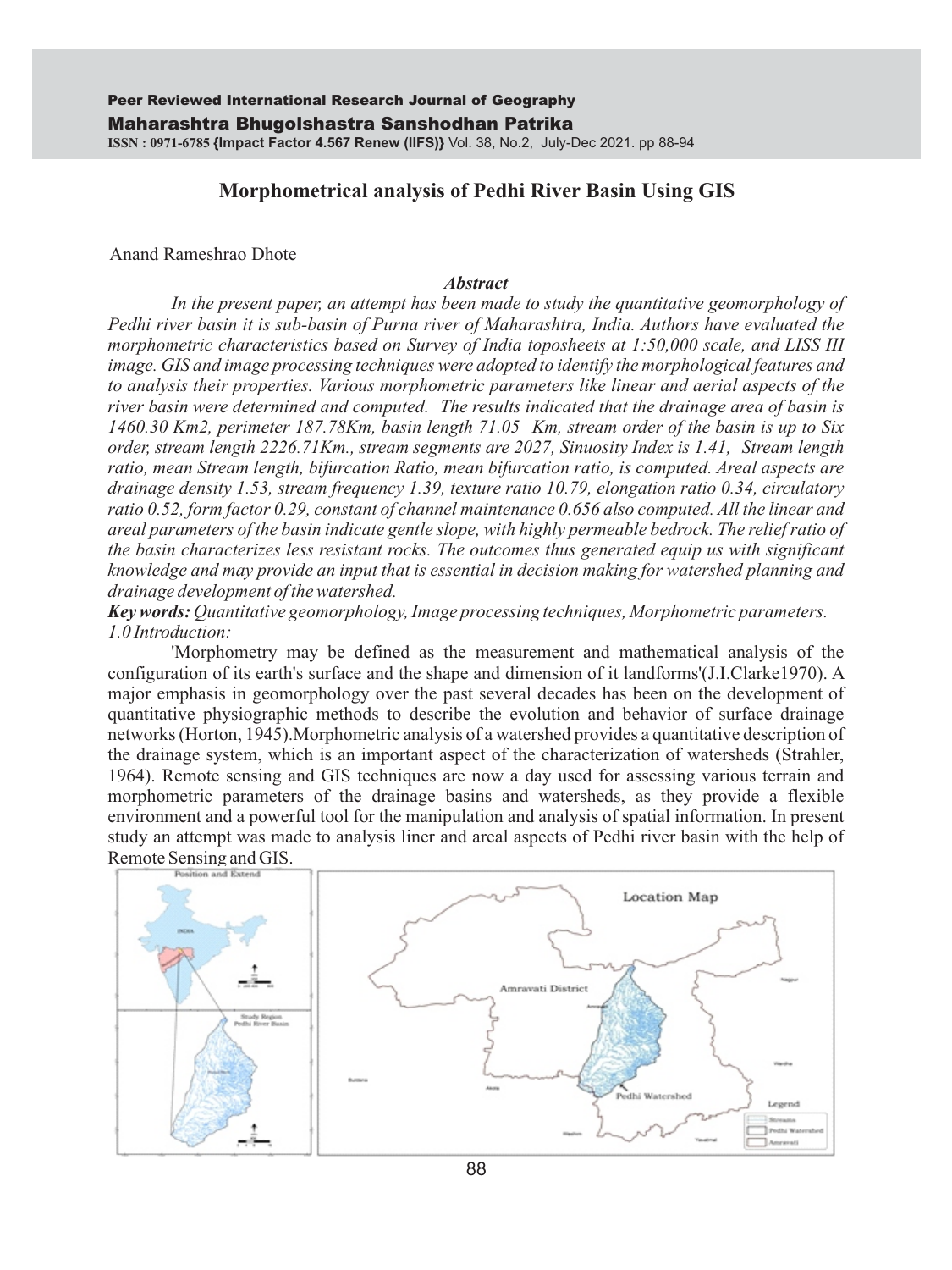Pedhi is an important tributary of Purna on its left bank. It is originated from the rocks

of Riddhapur 380 meters height. Rithpur and receives a number of small effluents both from the east and the west, the chief on the west being the Naghira river. The Pedhi flows in a general south-easterly course passing by Walgaon and Bhatkuli. After crossing the district boundary it turns and flows westwards and north-westwards to join the Purna at the point where the latter makes a very short so journey outside the Amravati district into Akola.

## **Study Region:**

The Pedhi watershed in the adjacent east upland of the Purna Valley, is an oval shaped drainage basin of Amravati district, Maharashtra (Fig. 1). It is situated between 20°47' to 20°25'N latitude and 77°28' to 77°55'E longitudes with total area is 1460.30 Km2, Average annual rainfall is 975 mm. The soils of the basin is medium to deep black soils is dark brown or grayish black. They possess clayey texture and blocky structure. deep soils is found in lower part of the basin.

**Objective:** The main objective of this paper is to analysis liner and areal aspects of the Pedhi river of the basin.

**Objective:** The main objective of this paper is to analysis liner and areal aspects of the Pedhi river of the basin.

# **Materials And Methods**

## **Data and Methodology**

In Present paper for Topographical maps of 1:50,000 scale (SOI) No 55 G/11, 12, 15 and 16, 55 H/5, and 9 and LISS III image are used for the preparation of base map and drainage map.

Attributes of various morphometric parameters such as linear, and aerial, aspects of the drainage basins are computed by using QGIS3.12 software. Morphometric analysis has been carried out through measurement of linear, aerial aspects of basin, using the mathematical formulae given in table No. 1.

| Sr.<br>No.               | <b>Parameter</b>                 | Formula                                                                  | <b>Reference</b> |
|--------------------------|----------------------------------|--------------------------------------------------------------------------|------------------|
|                          |                                  |                                                                          |                  |
| 1                        | Stream Order (u)                 | Hierarchical Rank                                                        | Strahler (1994)  |
| $\overline{2}$           | Stream Number (Nu)               | Stream number with Stream order                                          | Horton (1945)    |
| $\mathcal{E}$            | Stream Length (Lu)               | Length of the Stream                                                     | Horton (1945)    |
| $\overline{\mathcal{A}}$ | Mean Stream Length<br>(Lsm)      | $\frac{Lu}{v}$ Where, Lsm = Mean Stream<br>Lsm                           | Horton (1945)    |
|                          |                                  | Length, $Lu = Total Stream Length$                                       |                  |
|                          |                                  | Of order 'u' . $Nu = Total no$ . of Stream                               |                  |
|                          |                                  | segments of order 'u'                                                    |                  |
| 5                        | Stream Length                    | $RL \frac{Lu}{v}$ Where,                                                 | Horton (1945)    |
|                          | Ratio (RL)                       | $RL = Stream Length Ratio$                                               |                  |
|                          |                                  | $Lu =$ The Total Stream Length of                                        |                  |
|                          |                                  | order 'u'                                                                |                  |
|                          |                                  | $Lu-1$ = The Total Stream Length of its                                  |                  |
|                          |                                  | next lower order.                                                        |                  |
| 6                        | <b>Bifurcation Ratio</b><br>(Rb) | $\frac{Na}{m}$ Where, Rb = Bifurcation<br>Rb                             | Schumm (1956)    |
|                          |                                  | Ratio                                                                    |                  |
|                          |                                  | $Nu = Total Number of Stream segments of$                                |                  |
|                          |                                  | order 'u' $Nu+1 = Number of Stream segments$<br>of the next higher order |                  |
|                          |                                  |                                                                          |                  |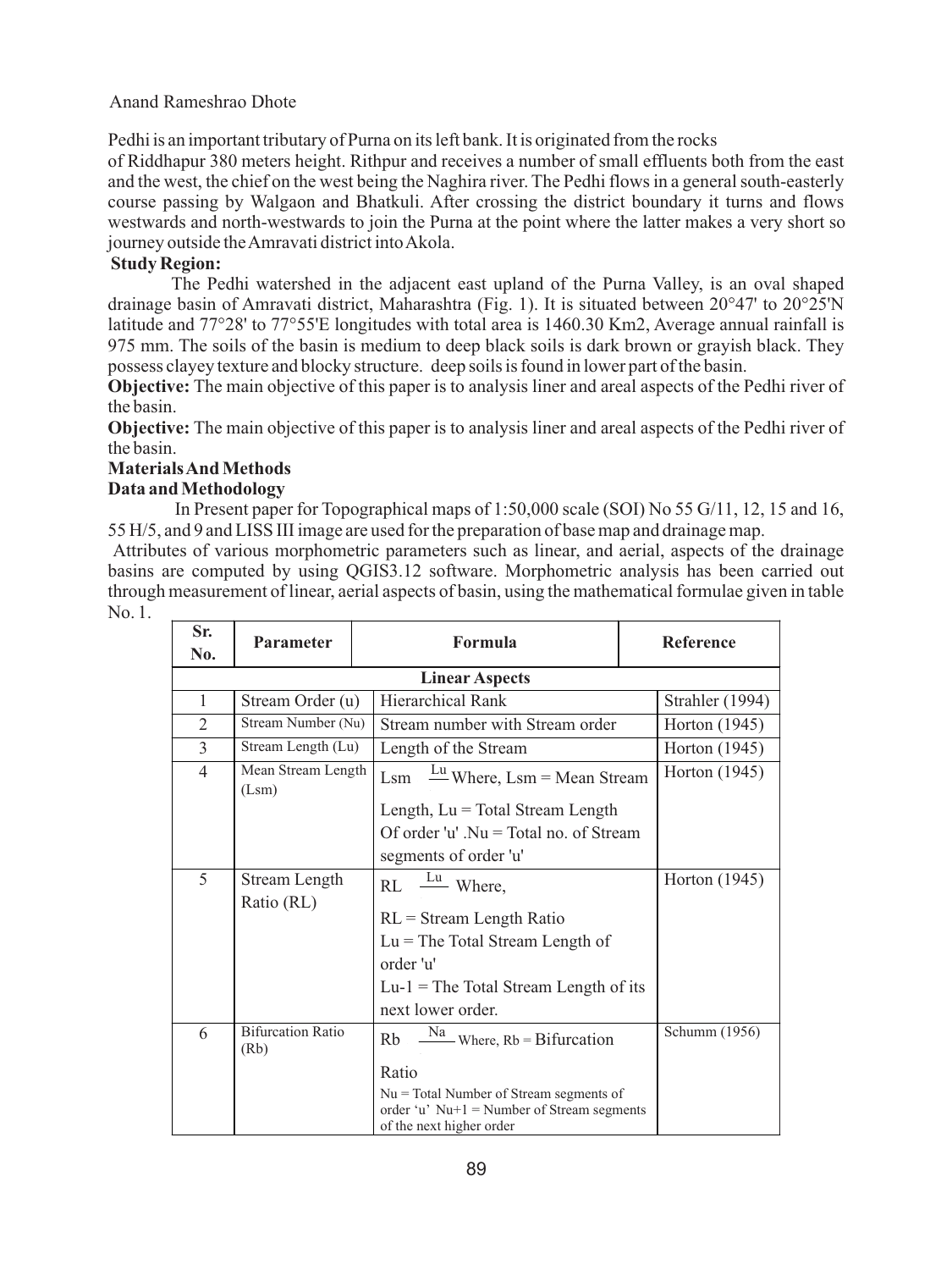| Sr.<br>No. | <b>Parameter</b>          | Formula                                                                            |               | Reference       |  |
|------------|---------------------------|------------------------------------------------------------------------------------|---------------|-----------------|--|
| 7          | Mean Bifurcation          | $Rbm = Average of bifurcation ratio of$                                            |               | Strahler (1957) |  |
|            | Ratio (Rbm)               | al order.                                                                          |               |                 |  |
|            | <b>Areal Aspects</b>      |                                                                                    |               |                 |  |
| 9          | Drainage<br>Density (Dd)  | $D = \frac{1}{A}$ Where, D = Drainage density                                      |               | Horton (1945)   |  |
|            |                           | $Lu = Total Stream Length of all orders$<br>$A = Area$ of the basin (sq. km.)      |               |                 |  |
| 10         | Stream<br>Frequency (Fs)  | $Fs = \frac{1}{A} Where.Fs = Stream Frequency$                                     |               | Horton (1945)   |  |
|            |                           | $Nu = Total$ Number of Streams of all order sA =<br>Areal of the basin (Sq.km)     |               |                 |  |
| 11         | <b>Texture Ratio</b>      | $Rt = \frac{v}{R}$ Where, Rt = Texture Ratio                                       | Horton (1945) |                 |  |
|            | (Rt)                      | $Nu = Total Number of Streams of all order s, P =$<br>Perimeter (km)               |               |                 |  |
| 12         | Elongation                |                                                                                    |               | Schumm (1956)   |  |
|            | Ratio (Re)                | $Re = \frac{\sqrt{2}}{2}$ Where, Re = Elongation Ratio                             |               |                 |  |
|            |                           | $A = Area$ of the basin (Sq.km)<br>$\pi$ = 'Pi' value 3.14                         |               |                 |  |
|            |                           | $Lb =$ Basin Length                                                                |               |                 |  |
| 13         | Circulatory Ratio<br>(Rc) | $Rc =$ Where, $Rc =$ Circulatory Ratio                                             |               | Miller (1953)   |  |
|            |                           | $\pi$ = 3.14, A = Area of the basin(Sq.km)<br>$P_2$ = Square of the perimeter (km) |               |                 |  |
| 14         | Form Factor (Ff)          | $Ff = \frac{A}{A}$ Where, Rf = Form Factor, A =                                    |               | Horton (1945)   |  |
|            |                           | Area of the basin(Sq.km)                                                           |               |                 |  |
|            |                           | $Lb_2$ = Square of basin Length.                                                   |               |                 |  |

### **Results a**nd Discussion

The various morphometric parameters such as liner and areal of the Pedhi river basin area were determined and are summarized in Tables No.1 and 2.

# **The linear aspects of drainage network**

The linear aspects of drainage network such as stream order (Nu), stream number (Nu), stream length (Lu), Mean stream length (km) (Lsm), Stream length ratio (RL), Bifurcation ratio (Rb), Mean bifurcation ratio (Rbm) result have been presented in the Table No.1<br>Stream Order (Nu): Table No.1 Liner aspect of Pedhi river base

Table No. 1 Liner aspect of Pedhi river basin

| River        | Stream | Stream | Stream      | Log Nu | Log Lu |
|--------------|--------|--------|-------------|--------|--------|
| <b>Basin</b> | Oreder | number | length      |        |        |
|              |        | Nu)    | In $km(Lu)$ |        |        |
|              |        | 1522   | 1173.72     | 3.070  | 3.070  |
| Pedhi        |        | 364    | 508.24      | 2.706  | 2.706  |
| River        |        | 100    | 279.63      | 2.447  | 2.447  |
| <b>Basin</b> |        | 34     | 159.83      | 2.204  | 2.204  |
|              |        | 6      | 32.91       | 1.517  | 1.517  |
|              |        |        | 72.39       | 1.860  | 1.860  |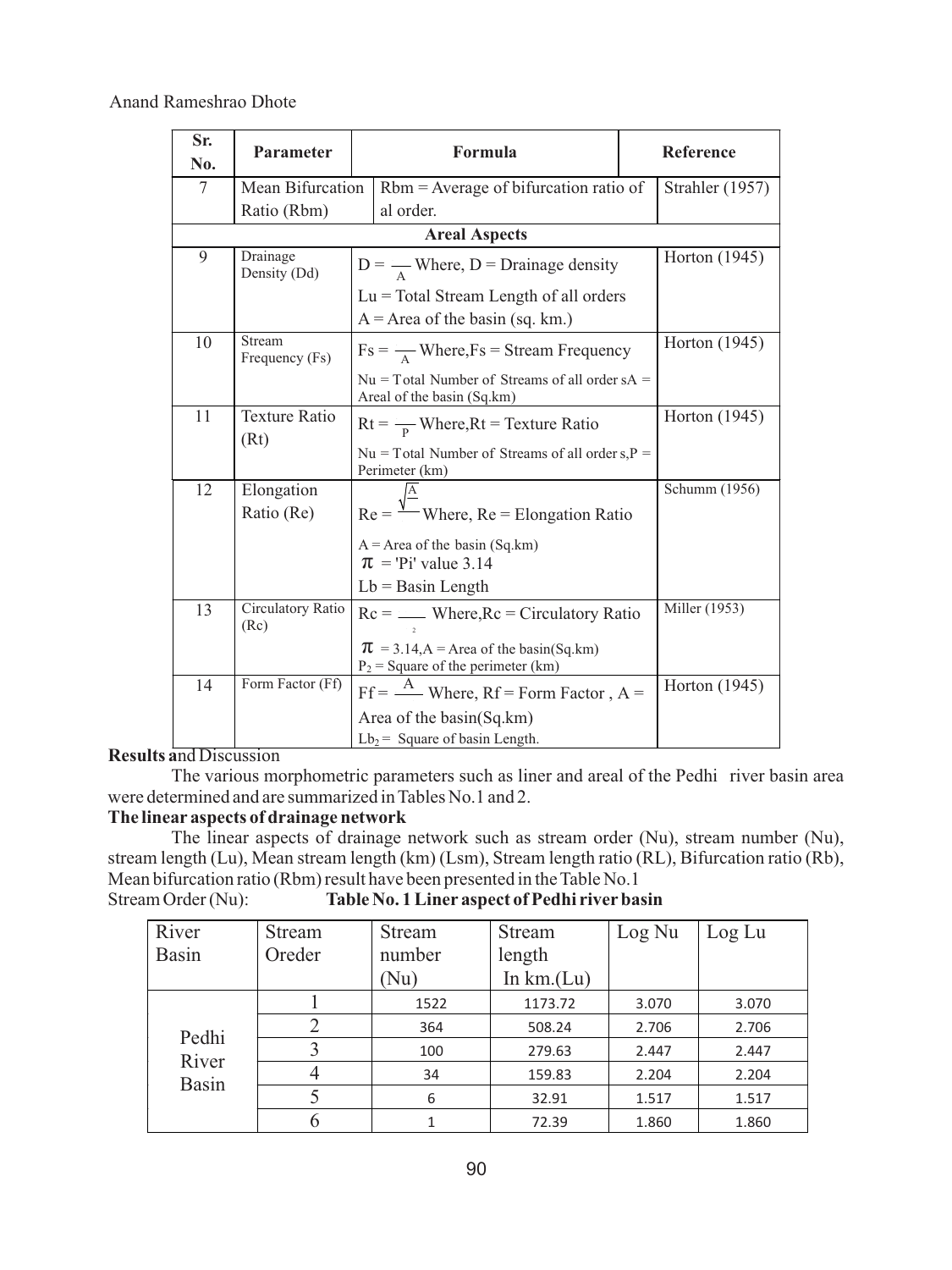| Bifurcation Ratio $(Rb)$ |       |       |       |       | Mean                                                                                                                                                                                                                                |
|--------------------------|-------|-------|-------|-------|-------------------------------------------------------------------------------------------------------------------------------------------------------------------------------------------------------------------------------------|
|                          |       |       |       |       | $1storder/  2edorder/  3edorder/  4thorder/  5thorder/  bifurcation  1storder/  1storder/  1storder/  1storder/  1storder/  1storder/  1storder/  1storder/  1storder/  1storder/  1storder/  1storder/  1storder/  1storder/  1st$ |
|                          |       |       |       |       | $2^{\text{ed}}$ order $3^{\text{ed}}$ order $4^{\text{th}}$ order $5^{\text{th}}$ oSrder $6^{\text{th}}$ order ratio (R <sub>bm)</sub>                                                                                              |
|                          |       |       |       |       |                                                                                                                                                                                                                                     |
| 2.309                    | 1.818 | 1.750 | 4.856 | 0.455 | 2.240                                                                                                                                                                                                                               |
|                          |       |       |       |       |                                                                                                                                                                                                                                     |



#### **Stream Order (Nu):**

In the drainage basin analysis the first step is to determine the stream orders. In the present study, the channel segment of the drainage basin has been ranked according to Strahler's stream ordering system. According to Strahler (1964), the smallest fingertip tributaries are designated as order 1. Where two first order channels join, a channel segment of order 2 is formed; where two of order 2 join, a segment of order 3 is formed; and so forth. The trunk stream through which all discharge of water and sediment passes is therefore the stream segment of highest order. The study area is a 6th stream order of the basin. Map No. 3

#### **Stream Number (Nu):**

The law of stream numbers relates to the definite relationship between the orders of the basins and stream numbers. Inverse correlation in stream order and stream number, as the order of stream is increase number of stream is decrease. In study area highest numbers of streams are in the 1st order (1522), in 2ed it is 364, in 3rd it is 100, in 4th it 34 and in 5th it is 36 6th is one decrease as the order is decrease.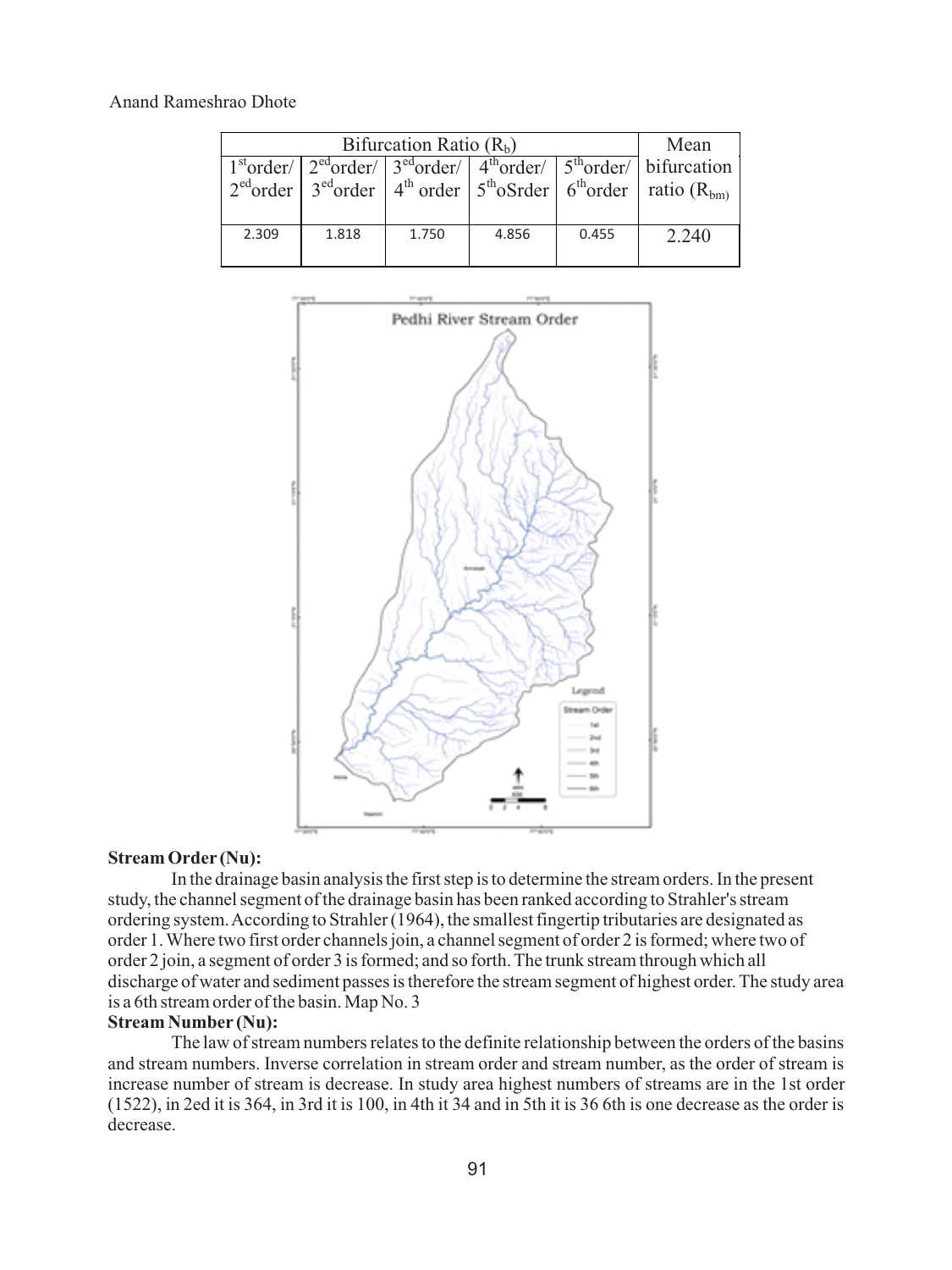#### **Stream Length (Lu):**

Stream length is one of the most significant hydrological features of the basin as it reveals surface runoff characteristics streams of relatively smaller lengths are characteristics of areas with larger slopes and finer textures. Longer lengths of streams are generally indicative of flatter gradients. Generally, the total length of stream segments is maximum in first order streams and decreases as the stream order increases. The number of streams of various orders in the basin is counted and their lengths from mouth to drainage divide are measured with the help of GIS Software. Plot of the logarithm of stream length versus stream order (Figure 4b) showed the linear pattern which indicates the homogenous rock material subjected to weathering erosion Characteristics of the basin. Deviation from its general behavior indicates that the terrain is characterized by variation in lithology and topography. In study area number of stream is decrease as the order of the stream is increase.

## **Bifurcation Ratio (Rb):**

The term bifurcation ratio (Rb) is used to express the ratio of the number of streams of an given order to the number of streams in next higher order (Schumn, 1956). Bifurcation ratios characteristically range between 3.0 and 5.0 for basins in which the geologic structures do notdistort the drainage pattern (Strahler, 1964). Strahler (1957) demonstrated that bifurcation ratio shows a small range of variation for different regions or for different environment dominates. The mean bifurcation ratio value is 2.240 for the study area (Table 2) which indicates that the geological structures are less disturbing the drainage pattern.

### **Areal Aspects of the Drainage Basin**

Area of a basin (A) and perimeter (P) are the important parameters in quantitative morphology. The area of the basin is defined as the total area projected upon a horizontal plane contributing to cumulate of all order of basins. Perimeter is the length of the boundary of the basin which can be drawn from topographical maps. The aerial aspects of the drainage basin such as drainage density (D), stream frequency (Fs), texture ratio (T), elongation ratio (Re), circularity ratio (Rc) and form factor ratio (Rf) were calculated and results have been given in Table 3. Drainage Density (D)

Horton (1932) introduced that the drainage density (D) is an important indicator of the linear scale of landform elements in stream-eroded topography. Drainage densities can range from less than 5 Km/Km2 when slopes are gentle, rainfall low, and bedrock permeable (e.g. sandstones), to much larger values of more than 500 Km/Km2 in upland areas where rocks are impermeable, slopes are steep, and rainfall totals are high (Huggett, 2003). The drainage density (D) of the study area is 1.53 Km/Km2. In the present study, the density falls less than 5 Km/Km2, which indicates that the area has a gentle slope, moderate rainfall and permeable bedrock.

| Sr. No.        | <b>Morphometric Parameters</b> | Result |
|----------------|--------------------------------|--------|
|                | Drainage density (D) (km/km2)  | 1.53   |
| 2              | Stream frequency (Fs)          | 1.39   |
| $\overline{3}$ | Texture ratio (Rt)             | 10.79  |
|                | Elongation Ratio (Re)          | 0.34   |
| $\overline{5}$ | Circulatory ratio (Rc)         | 0.52   |
|                | Form factor (Rf)               | 0.29   |

## **Table 3: Aerial aspects of the study area**

#### **Stream Frequency (Fs):**

Stream frequency or channel frequency (Fs) is the total number of stream segments of all orders per unit area (Horton, 1932). It exhibits positive correlation with drainage density in the watershed indicating an increase in stream population with respect to increase in drainage density. The stream frequency value of the basin is 1.39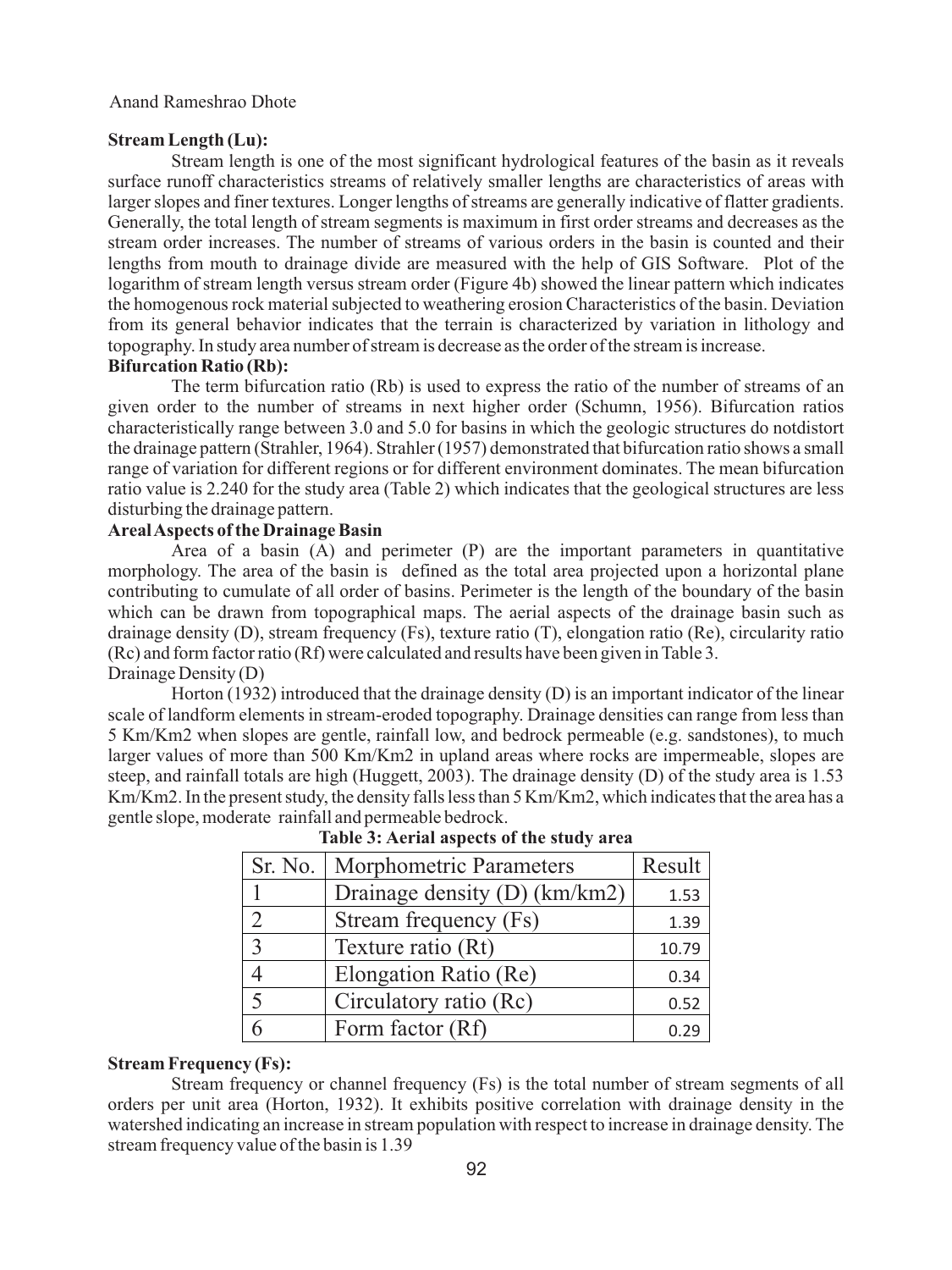### **Texture Ratio (T):**

Texture ratio (T) is an important factor in the drainage morphometric analysis which depends on the underlying lithology, infiltration capacity and relief aspect of the terrain. In the present study the texture ratio of the basin is 10.79 which falls within the fine drainage texture.

Drainage texture can be classified into four categories viz:

i) Coarse drainage texture : < 4

ii) Intermediate drainage texture : 4 - 10

iii) Fine drainage texture : 10-15

iv) Ultra fine drainage texture :  $> 15$ 

## **Elongation Ratio(Re):**

Elongation ratio is a very significant index in the analysis of basin shape which helps to give an idea about the hydrological character of a drainage basin. The elongation ratio varies from 1.275 when the basin shape is a circle, to 1.128 when it is a square, and decreases in proportion to increasing elongation, reaching a minimum of approximately 0.200. The results of the present study indicated a value of 0.34 which indicate elongation of the basin.

### **Circularity Ratio( Rc):**

Miller (1953) defined a dimensionless circularity ratio (Rc) as the ratio of basin area to the area of circle having the same perimeter as the basin. Circulatory ratio of the present study area is 0.52. The ratio is equal to unity when the basin shape is a perfect circle, decreasing to 0.785 when the basin is a square, and continues to decrease to the extent to which the basin becomes elongated, Miller (1953).

## **Form Factor Ratio (Rf)**

The form factor will be comparatively higher, if the basin is wider. Consequently, much narrower basins have low form factor values. The low form factor is indicated in the elongated basin and high form factor is indicated in the wider basin (Gregory & Walling, 1985). The calculated value of form factor for the catchment is 0.29 Sparse to dense vegetation along with some current jhumming, gentle to moderately steep slope and low to high relief characterize the low value of form factor. Form factors greater than unity are considered as anomaly in the basin shape. The value indicates narrow and elongated basin.

## **Conclusion:**

Morphomatric analysis of Pedhi river basin shows 1st to 6th order of stream,and it is passing through an early mature stage to old stage of the fluvial geomorphic cycle. The basin shows dendritic type drainage pattern. The larger number of first order streams points to uniform lithology and noble slope gradient. Lower value of bifurcation ratio indicates that the drainage of Pedhi river basin is underlined by uniform materials and the streams are usually branched systematically. The drainage density of the Pedhi river basin is 1.53 Km/Km2. It is less than 5 Km/Km2, which indicates that the basin has a gentle slope, moderate to low relief. Texture ratio of basin falls within the fine drainage texture. elongation ratio and circularity index and form factor shows that the basin is elongated shaped. For the analysis of morphomatric parameters topographical maps and LISS III image are used and this types of analysis is very useful for watershed planning and management.

## **Reference:**

- 1 Chougale S. Jagdish B. Sapkale (2017): Morphometric Analysis of Kadvi River basin, Maharashtra Using Geospatial Techniques. Current World Environment, Vol. 12, No. (3) 2017, Pg. 635-645.
- 2 Horton, R.E.(1945):" Erosional development of streams and their drainage basins: Hydrophysical approach to Quantitative morphology". Bull. Geol. Soc. Am. Vol. 56 pp. 275- 370. In Olav Slaymaker (2004) (ed.) Fluvial geomorphology, Routledge, USAand Canada.
- 3 Joji V. S., Nair A. S. K., Baiju K. V.(2013): "Drainage Basin Delineation and Quantitative Analysis of Panamaram Watershed of Kabani River Basin, Kerala Using Remote Sensing and GIS". Journal Geological Society of India, Oct. 2013, Vol. 82,